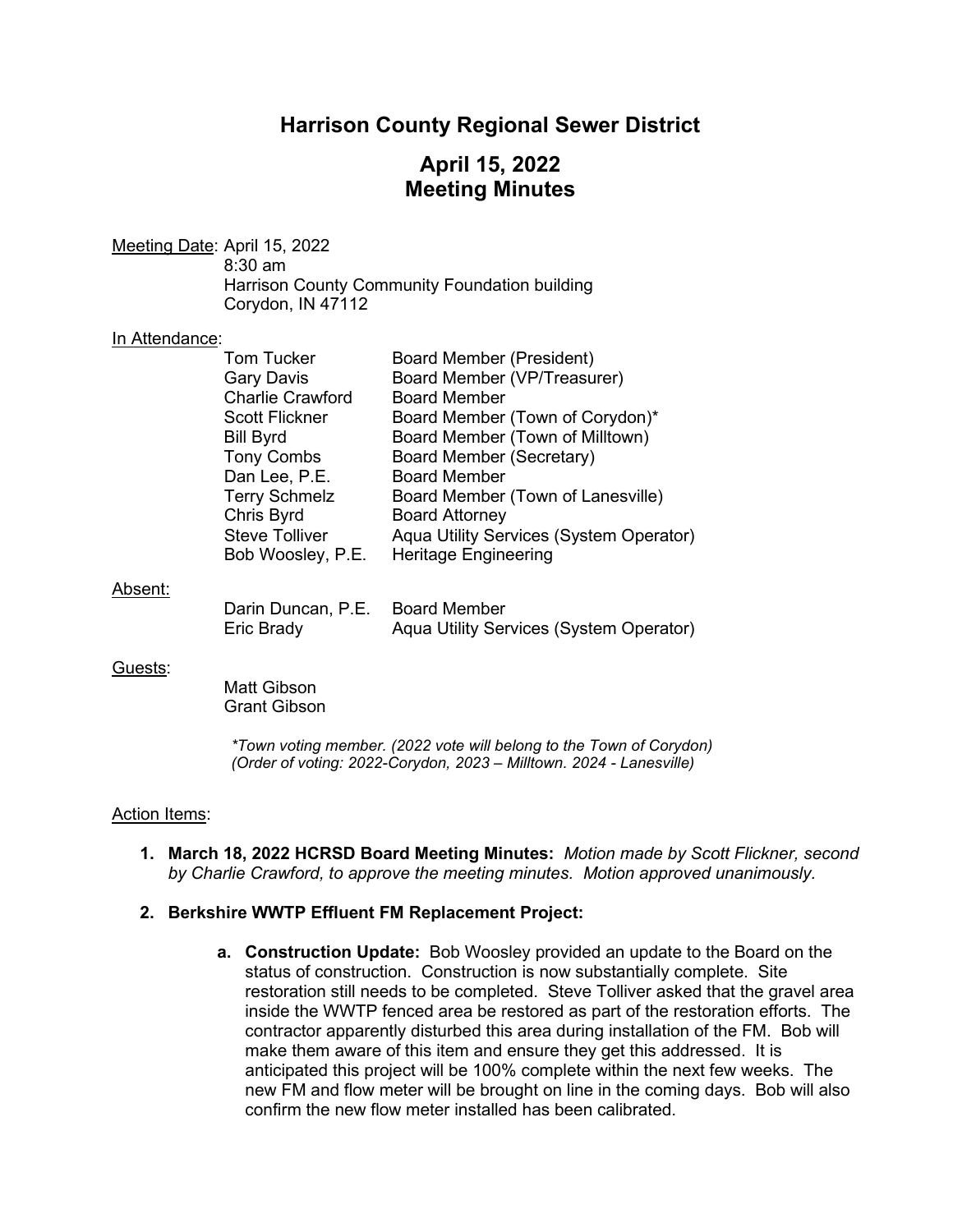HCRSD Mtg Minutes April 15, 2022 Page 2 of 4

- **b. Change Order No. 1:** Rock removal was needed to install a portion of the force main. This was an unforeseen condition. The contractor has submitted a change order in the amount of \$1,712.03 to cover the cost of this rock removal. No additional change orders are anticipated on this project. *A motion was made by Tony Combs, second by Dan Lee to approve Change Order No. 1 in the amount of \$1,712.03. Motion passed unanimously.*
- **c. Pay Application No. 3:** Bob Woosley introduced Cornell Harbison Excavating's Pay Application No. 3 in the amount of \$101,288.09. *A motion was made by Charlie Crawford, second by Tony Combs to approve the payment of Pay Application No. 3. Motion passed unanimously.*

## **3. Berkshire WWTP:**

## **a. Operations Report (March):**

**1) Report:** Steve Tolliver presented the March operations report. The WWTP continues to be plagued by infiltration from the mobile home parks private collection system. In addition, something was discharged into the system that caused a total kill of the biological life at the WWTP. Steve stated his staff witnessed a staff member of the mobile home park dumping some type of chemical directly into the private lift station owned by the mobile home park. The gentleman dumping the substance into the lift station told Steve he would not share with him what type of chemical was being used nor would he produce the required MSDS sheets that would allow us to determine the nature of the material and impact it would have on our WWTP. The gentleman stated he was instructed by his superiors not to provide us with any information since we were in a potential lawsuit. Steve stressed to this gentleman the importance and potential criminal activities associated with illegally dumping harmful chemicals into the waste stream. The gentleman still refused to divulge what was being dumped into the system. Tom asked if Steve had any pictures of the man dumping the chemicals into the system. Steve said he did not have pictures but his staff witnessed the activity. Steve also mentioned a septic hauler witnessed it occurring. The septic hauler mentioned to Steve a degreaser of some type is what was being dumped into the lift station. He could not provide Steve with the type of degreaser being used as that was all he knew. Steve also stated he has text messages from the maintenance gentleman saying he would not provide any information as to what he was dumping in the system. Steve will get affidavits from his staff and the septic hauler. Steve reported he spent over \$3,000 getting the plant back in working order as a result of the total kill that occurred. Steve also reported that due to the kill occurring the plant will be unable to meet permit for the first time. Steve also reported his staff continues to receive a significant amount of rags and debris into the WWTP that is causing issues with the influent screen and their ability to properly treat flow. He stated these materials were coming from the mobile home park. Tom asked if he had any pictures of these materials. Steve stated yes has some pictures that he will share with the Board. Tom stressed again the need to document all such matters with pictures. Steve stated he would ramp up efforts to take pictures more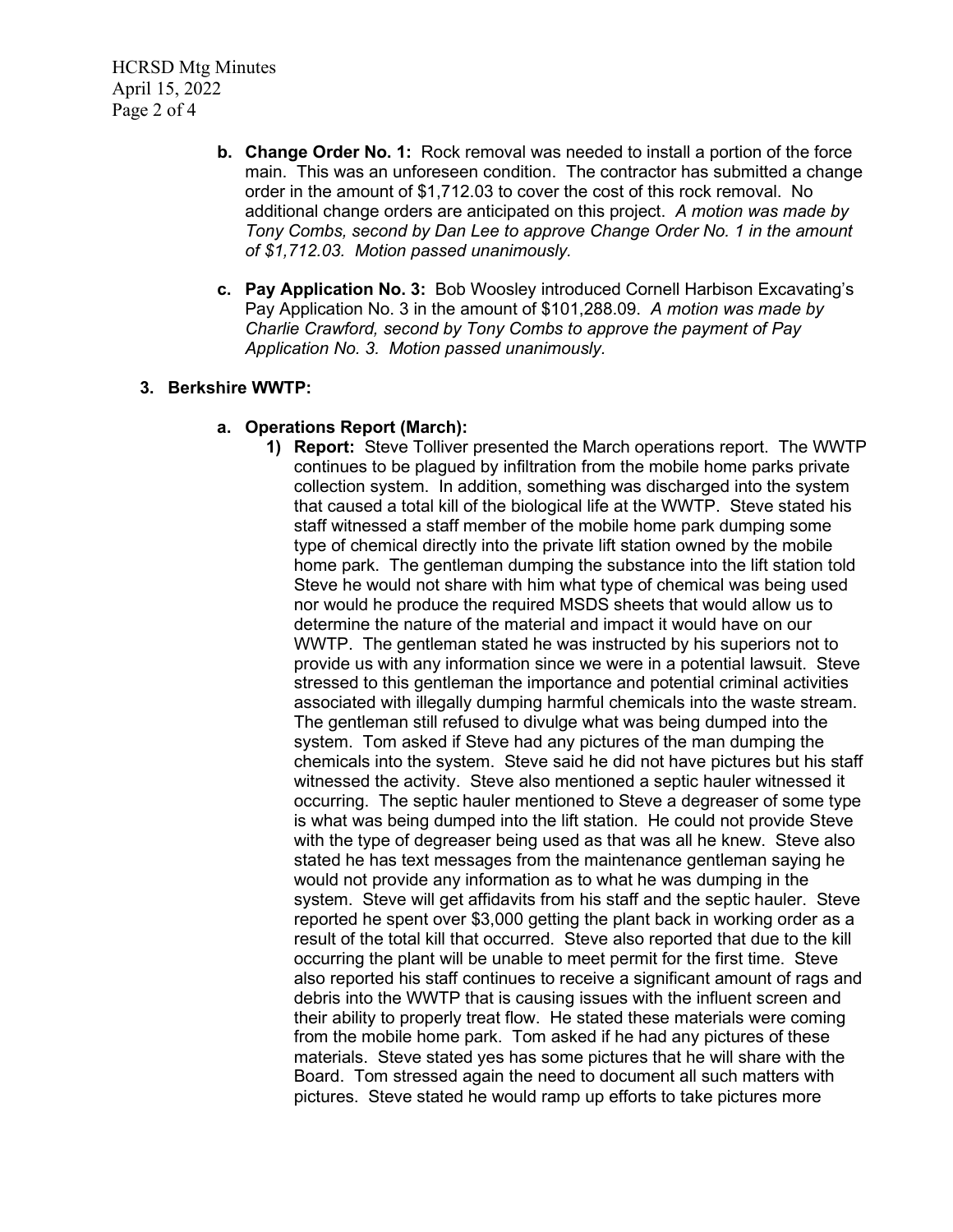HCRSD Mtg Minutes April 15, 2022 Page 3 of 4

> frequently to historically document all items. Steve is also going to look at having an additional camera(s) installed to provide more surveillance of the area to help possibly identify when illegal dumping activities are occurring. *A motion was made by Dan Lee, second by Tony Combs, to accept the March operations report. Motion approved unanimously.*

## **4. Treasurers Report:**

- **a. Treasurers Report:** Gary Davis presented the Treasurer's Report. *Motion was made by Dan Lee, second by Scott Flickner, to approve the Treasurers Report. Motion approved unanimously.*
- **b.** *Motion made by Gary Davis, second by Charlie Crawford, to pay the following claims. Motion approved unanimously.*

## *District Checking Account:*

| i. Harrison REMC-WWTP electric service                               | \$1,439.69   |
|----------------------------------------------------------------------|--------------|
| ii. Duke Energy - lift station electric service                      | \$34.35      |
| iii. Town of Corydon - March sewer bills                             | \$7,029.22   |
| iv. Lanesville Utilities - March sewer bills                         | \$772.58     |
| v. Aqua Utility Services - WWTP Op., LS Maint., Misc. Maint.         | \$9,586.93   |
| vi. Georgetown Municipal Utilities - sludge processing               | \$705.00     |
| vii. IN Underground Plant Protection $-1$ <sup>st</sup> Quarter fees | \$79.80      |
| viii. Heritage Eng. – Retainer/web site/NS Support/WWTP              | \$3,300.06   |
| ix. Infinity Homes – sewer deposit refunds                           | \$150.00     |
| x. Cornell Harbison Excavating - Pay Request #3                      | \$101,288.09 |

**5. New Salisbury Sewers (Robertson Insurance):** Robertson Insurance, located at 1610 Highway 64, is in a dispute with his neighbor (Smokeys Smoke Shop) regarding the location of their property service connection lateral. Smokeys is connected to the District's sewer system, Robertson has not yet connected to the system. Robertson claims the sewer lateral for Smokeys is located on their property. Bob Woosley provided information to the Board showing the location of the property service connections (psc) that were installed during construction of the sewer main. The District installed psc's for the property owners to connect into in the future when they were ready to connect to the sewer system. Smokeys chose not to utilize the psc that was installed by the District. Instead, Smokeys took it upon themselves (without notifying the District) to install their own psc and lateral at a different location. The Board discussed this matter and have determined they will not get involved in a private property owner dispute. Robertson will need to work this out with their neighbor to allow the service to remain, or if they decide to force removal of the lateral from their property Smokeys will need to relocate their lateral connect to our sewer system in a different location that is on their own property. It was noted that based on the property data shown on our plans it does appear that Smokeys may have encroached onto Robertson's property). However, the location of Smokeys lateral has not been surveyed by the District nor have the property lines in this location been staked and identified in the field. The District makes no claims nor confirms the lateral is located on Robertson's parcel. Robertson will need to perform the necessary work to confirm if the lateral is indeed located on his property.